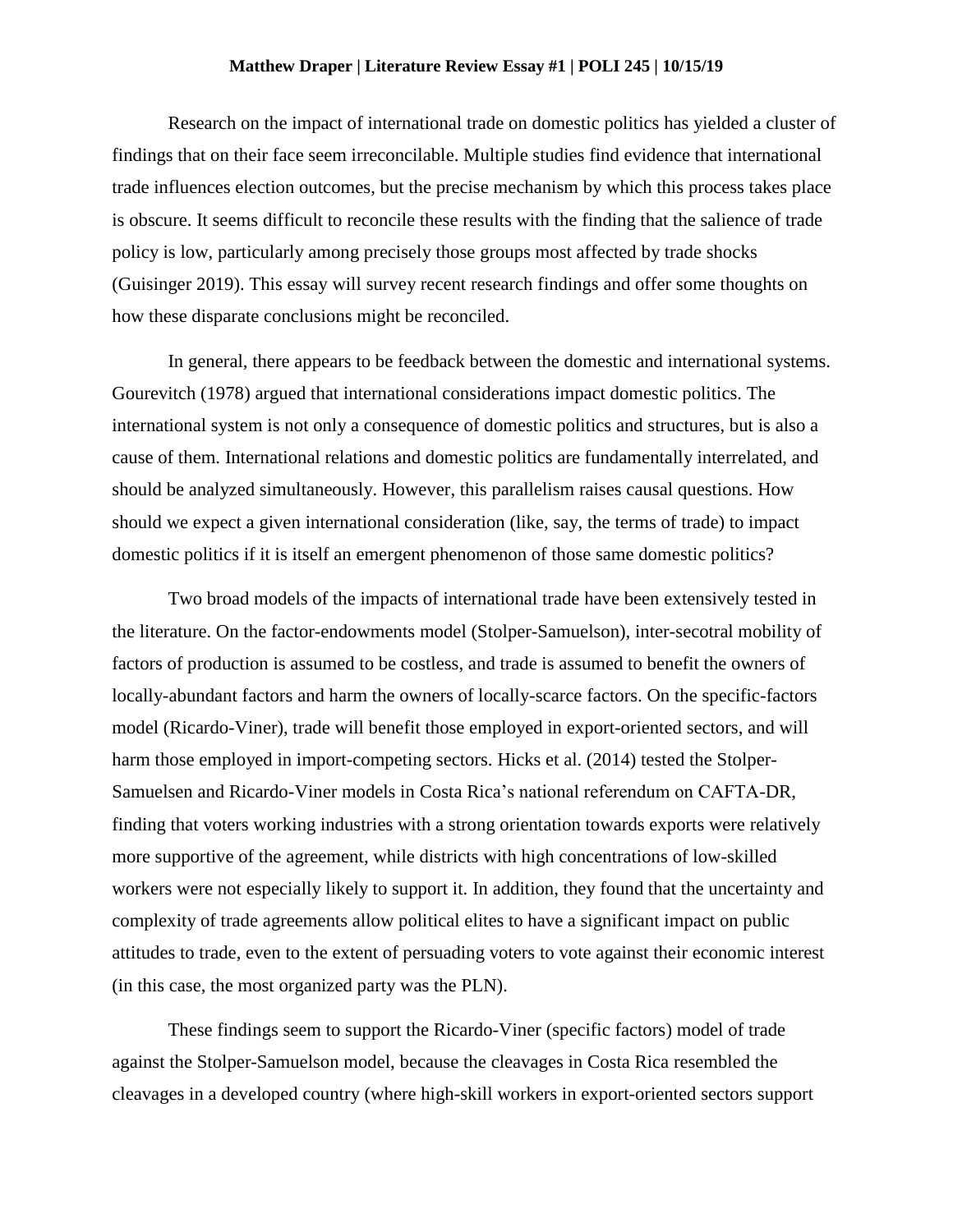trade, and low-skill workers in import-competing sectors oppose it), where Stolper-Samuelson would predict the reverse. The authors suggest that political cleavages around trade and globalization may generally follow a Ricardo-Viner logic in the developing world, and that topdown trade preference formation (elite influence) is understudied. This result casts doubt on the plausibility of Stolper-Samuelson's inter-factor mobility assumption. In an earlier test of the theories, McKeown (1989) also found support for Ricardo-Viner. He found that the repeal of the British Corn Laws in 1846 was made possible by prior changes to the British economy, including industrialization, shifts from subsistence to cash crops, and higher demand for meat and dairy products, and changing asset portfolios for Britain's upper classes.<sup>1</sup> McKeown found support in the repeal process for a sector-specific (Ricardo-Viner) model of trade, and claims that his findings are inconsistent with a Stolper-Samuelson interpretation.

More generally, local political factors can moderate or exacerbate the impact of trade shocks. Irwin (1994) found support for the hypothesis that voting behavior was linked to the economic interests of constituents as determined by the international trade performance of their sector of employment. Margalit (2011) found that voters are particularly sensitive to the loss of local jobs when this loss results from foreign competition, particularly from offshoring. However, this effect was moderated where government certified harmed workers to receive job training and assistance. There exists a generic electoral effect associated with local reduction in employment, but Margalit identifies an additional negative effect originating from offshoring that compounds this generic effect on incumbents' vote share. This effect may be caused by media coverage that highlights a specific foreign threat as the source of the local hardship. Politicians may also see electoral incentives in portraying foreign competition as the source of domestic woes.<sup>2</sup>

In a similar vein, Che et al. (2016) find that US counties subject to greater competition from China exhibit relative increases in overall turnout, Democrats' vote share, and the probability that the county will be represented by a Democrat. Moving a hypothetical county from the 25th to the 75th percentile of exposure to China increases the hypothetical Democrat's

 $\overline{\phantom{a}}$ 

<sup>&</sup>lt;sup>1</sup> Collectively, these developments created a situation where a winning coalition for Corn Laws abolition could be assembled (though they did not explicitly cause the abolition). Party discipline did not completely constrain members' votes, and those members who satisfied the interests of their district were more likely to be reelected

<sup>&</sup>lt;sup>2</sup> Note the wisdom of the authors' prognostication: "In such circumstances, concerns about the resurgence of economic nationalism may yet prove to be prescient" (186).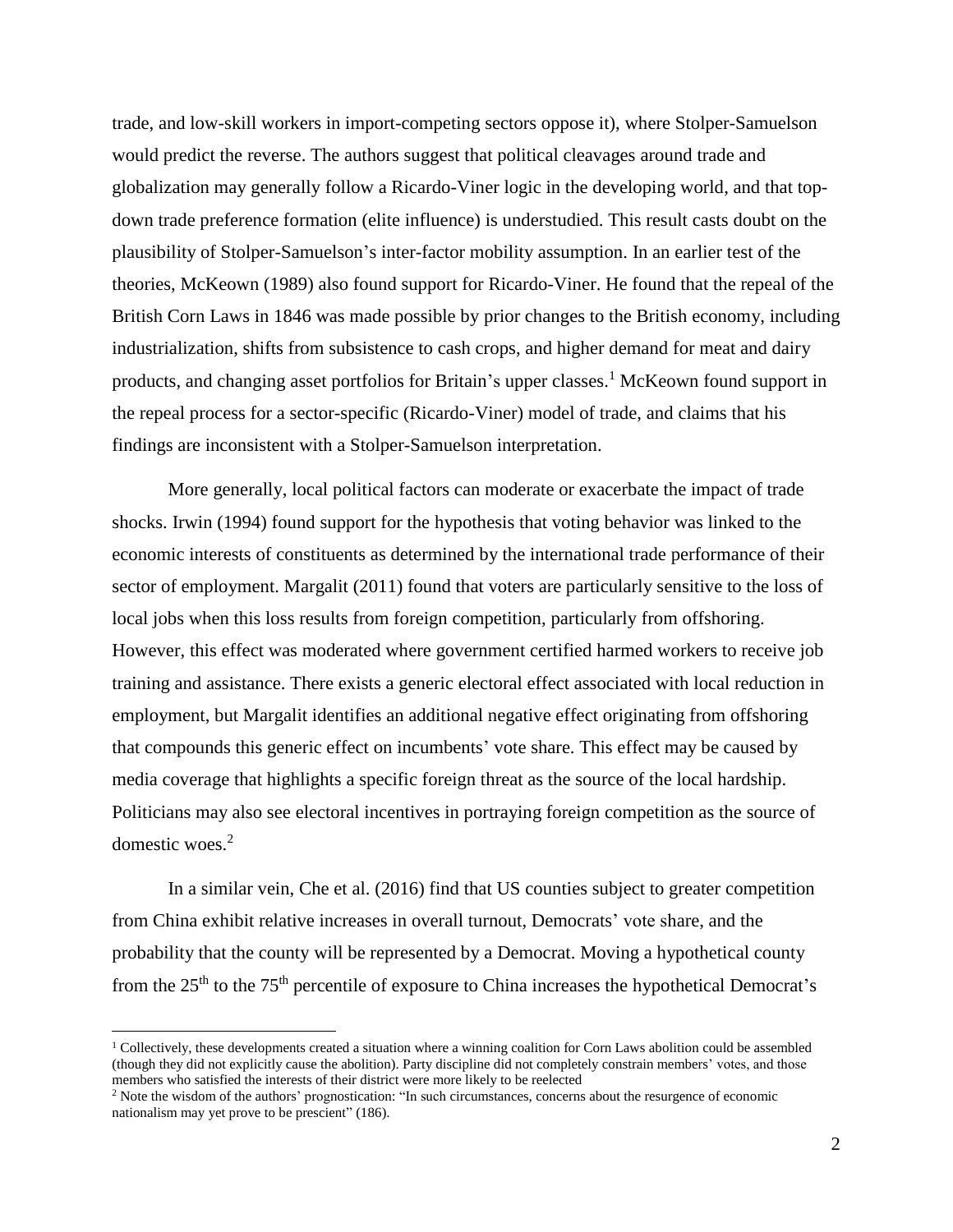vote share by 1.5%. This effect increases when impacted counties are clustered together. The authors also find that during the period studied (1992 – 2010), Democrats were more likely to support policies limiting import competition and providing economic assistance to workers affected by trade competition. They draw the conclusion that voters are aware of this behavior by Democratic officeholders and become more likely to favor these policies under conditions of severe trade competition. As they put it, "...voters who perceive themselves as being disadvantaged by trade are more likely to vote for politicians that might restrict imports or promote economic assistance" (p.18).

In addition to explicit legislative action to help affected workers, politicians may also take their position on trade bills with an eye to the local impact of the measure in their district. Feigenbaum and Hall (2015) find that economic shocks from Chinese import competition cause legislators to vote in a more protectionist ("left") direction on trade bills, while causing no change to their voting on other bills. However, such shocks have no effect on partisan control of the district, the reelection rate of incumbents or the probability that a particular incumbent will face a primary challenge. The authors conclude that incumbents exposed to negative economic shocks from trade "appear able to fend off these effects in equilibrium by taking strategic positions on foreign trade bills" (p. 1012). More generally, they argue that while incumbents do not generally cater their roll-call votes to the needs of local constituents (preferring to take up national issues), economic roll-call votes are an exception to this general rule, possibly because of their unusual salience for voters' welfare. The specific effect found is a negative relationship between exogenous import exposure and protectionist voting.

In contrast to these results, Campello and Zucco (2016) find that in South American countries, presidential popularity and reelection prospects strongly depend on factors unambiguously exogenous to these presidents' policy choices while in office. They argue that voters may not always recognize situations where economic performance will be determined by factors beyond the government's control, and that the model of retrospective voting developed in advanced democracies may be inapplicable in South America. They further argue that in situations where "…voters do not separate chance from competence when evaluating their presidents" (p.600), incentives for incumbents to maximize voters' welfare should be weaker.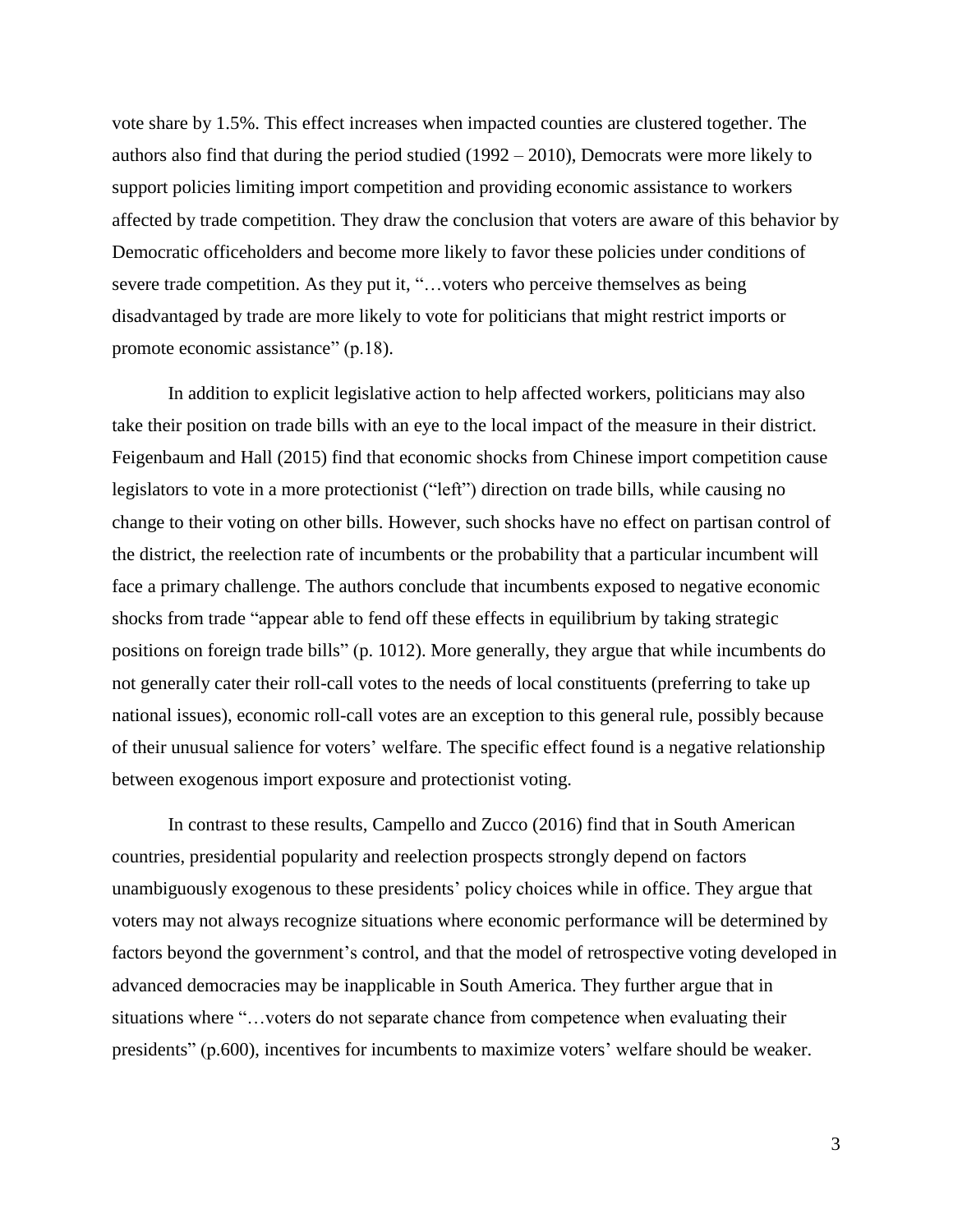So far, we seem to be driven to the conclusion that politicians are better able to determine voters' interests than are the voters themselves. Campello and Zucco's contribution to the "shark attack" literature indicates that (at least in Latin America) voters are unable to assess the performance of incumbents, but we also know that shocks from import competition lead to votes for increased protection from legislators whose districts are affected. These findings are consistent with a scenario where voters cannot actually separate chance from competence, but politicians are under the impression that voters *can* actually do this. An alternative explanation might be that voters under duress might simply vote for a new candidate (without any retrospective evaluation of the previous incumbent). If this fact were known by incumbents, it would explain action taken in the voters' interest even in the absence of retrospective sanction.

My second hypothesis is supported by Autor, Dorn, Hanson and Majleski (2017), which detects an ideological realignment centered in trade-exposed local labor markets in the United States. Specifically, they find that over the last 20 years, congressional districts exposed to large increases in import penetration disproportionately removed moderate representatives from office, beginning after 2000. When these trade-exposed districts had an initial majority-white population or featured Republican incumbents, such districts became substantially more likely to elect a conservative Republican. However, where such districts were initially majority-minority or had Democratic incumbents, they became substantially more likely to elect a liberal Democrat. In Presidential elections, counties with greater trade exposure shifted towards the Republican candidate. The authors identify a connection between voter opposition to trade and increased identification with one's racial or ethnic group, and argue that economic shocks make voters more receptive to extremist rhetoric. More broadly, they assert that growing import competition from China has contributed to a rightward shift in the political beliefs of American adults. "The connection between economic and political polarization may thus arise not from overarching secular changes in the U.S. economy that affect skill demands nationally, but rather from shocks whose disruptive force falls heavily on an identifiable set of voters who in turn respond with concentrated vehemence at the polls" (p.44). If we incorporate Campello and Zucco's findings, we may say that this concentrated vehemence will not be well-targeted, but that it is anticipable, possibly driving anticipatory action by incumbents in precisely the manner described by Feigenbaum and Hall.